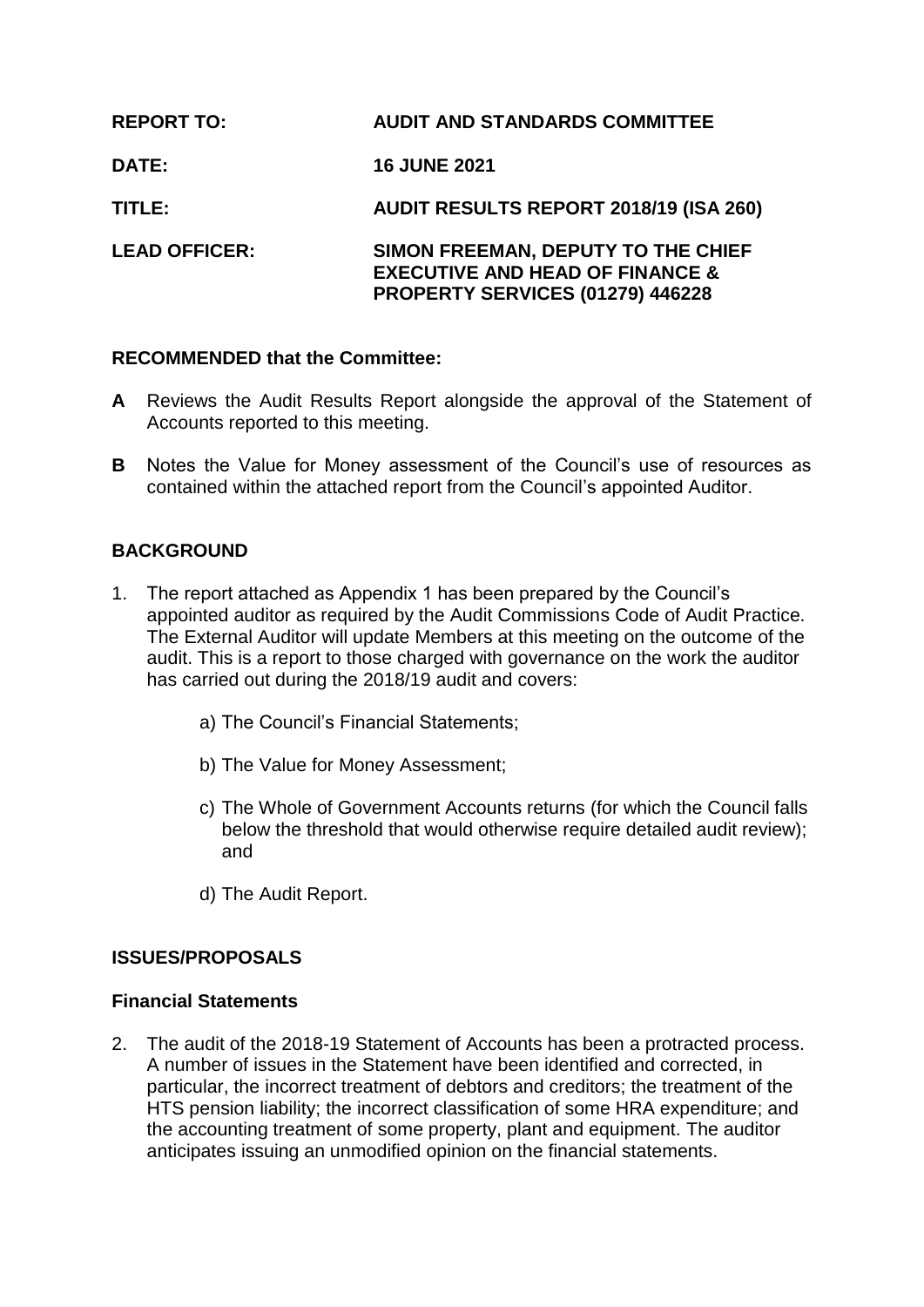3. The appointed auditor will update the Committee at its meeting on 16 June 2021 on the final stages of the audit and any matters that require to be drawn to the Committee's attention.

# **Internal Control and Written Representations**

- 4. The report highlights that there have been some areas of concern identified in the design or operation of internal controls that might result in a material error in the Statement of Accounts. It also confirms that the Auditor is satisfied with the draft Annual Governance Statement, which was approved at the Committee meeting on 11 September 2019.
- 5. The appointed auditor requested a management letter of representation in which the Deputy to the Chief Executive and Head of Finance & Property Services (DCE&HFP), as the Council's Section 151 Officer, provided information on matters which the auditor did not have sufficient audit evidence. Although approval of the letter is currently delegated to DCE&HFP it was felt that, given the period of time that had elapsed and the significant audit amendments required, that this Committee should give final approval. This management letter was considered by the Committee at the meeting on 25 November 2020.

# **Council's Use of Resources**

6. The report identifies that, having carried out the assessment of the Council's use of resources the appointed auditor anticipates issuing an unmodified conclusion on its efficacy.

# **Conclusions**

7. The Audit Results Report summaries the auditor's conclusions in respect of the Statement of Accounts 2018/19.

#### **IMPLICATIONS**

**Community Wellbeing** None specific. **Author: Jane Greer, Head of Community Wellbeing** 

#### **Finance**

The Audit Results Report provides important information relating to the Council's Statement of Accounts and its Use of Resources conclusion provided by the appointed auditor.

**Author: Simon Freeman, Deputy to the Chief Executive and Head of Finance & Property Services**

**Housing** None specific. **Author: Andrew Murray, Head of Housing**